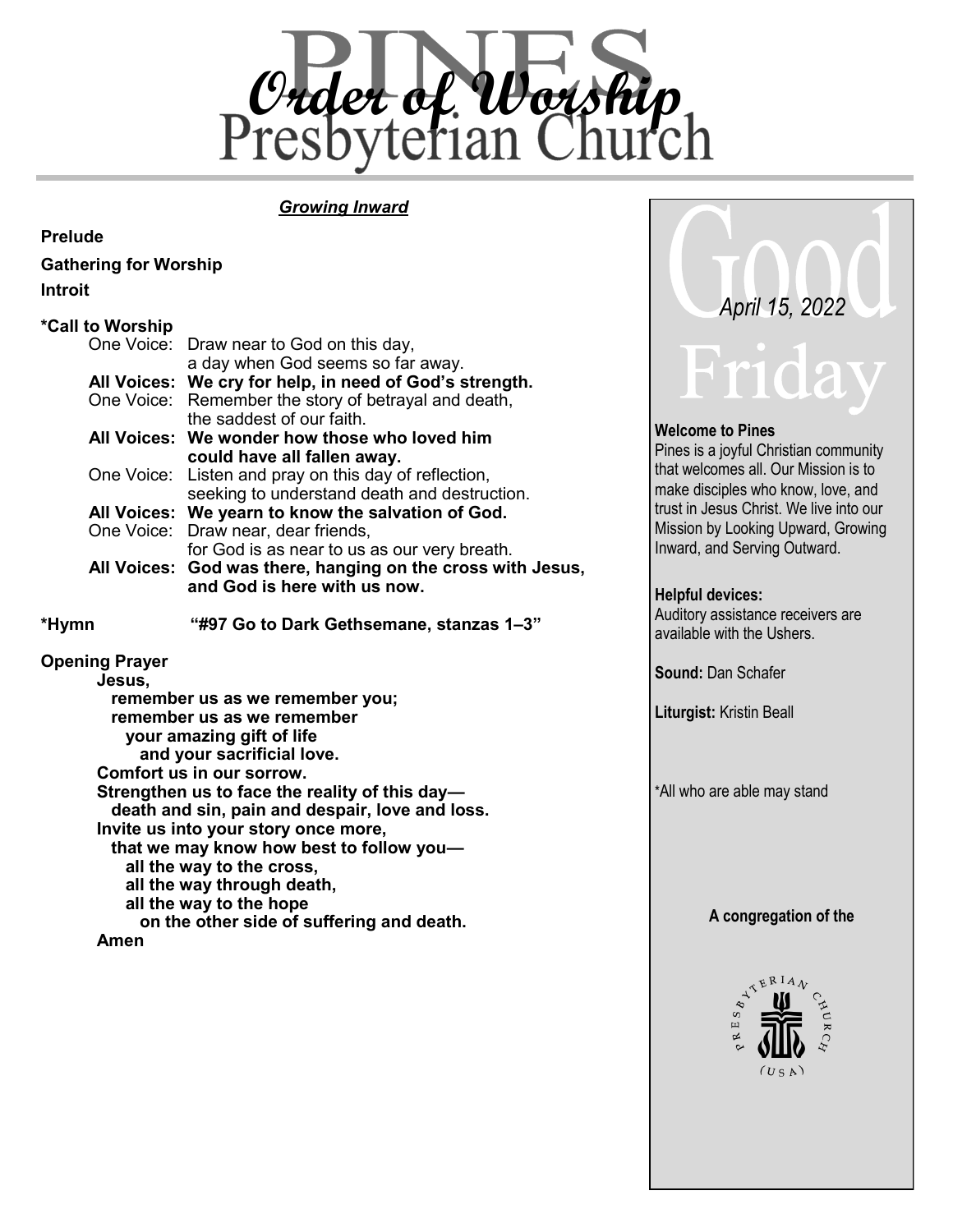## **Prayer of Confession**

| <b>Prayer of Confession</b> |                                                                                         |                  |  |  |
|-----------------------------|-----------------------------------------------------------------------------------------|------------------|--|--|
|                             | One Voice: Forgive us, merciful God, when we deny you                                   |                  |  |  |
|                             | and betray those who seek our welfare.                                                  |                  |  |  |
|                             | All Voices: Lord, have mercy.                                                           |                  |  |  |
|                             | One Voice: Forgive us when we forget your story                                         |                  |  |  |
|                             | and deny your place in our lives.                                                       |                  |  |  |
|                             | All Voices: Christ, have mercy.                                                         |                  |  |  |
|                             | One Voice: Forgive us when we wash our hands of responsibility                          |                  |  |  |
|                             | and refuse to stand up for truth.                                                       |                  |  |  |
|                             | All Voices: Lord, have mercy.                                                           |                  |  |  |
|                             | One Voice: Forgive us when we follow crowds that would crucify,                         |                  |  |  |
|                             | when we listen to ideas that destroy.                                                   |                  |  |  |
|                             | All Voices: Kyrie, eleison.                                                             |                  |  |  |
|                             | One Voice: Forgive us when we mock and scorn others,                                    |                  |  |  |
|                             | without listening to their cries of despair.                                            |                  |  |  |
| One Voice:                  | All Voices: Christe, eleison.<br>Forgive us when we deny the reality of pain and death, |                  |  |  |
|                             | when we hide in the shadows of denial.                                                  |                  |  |  |
|                             | All Voices: Kyrie, eleison.                                                             |                  |  |  |
|                             | One Voice: Walk with us through the valley                                              |                  |  |  |
|                             | of the shadow of death, merciful God,                                                   |                  |  |  |
|                             | that we may find the courage to face evil,                                              |                  |  |  |
|                             | knowing that you are on this road with us.                                              |                  |  |  |
| <b>Silent Confession</b>    |                                                                                         |                  |  |  |
|                             |                                                                                         |                  |  |  |
| <b>Assurance of Grace</b>   |                                                                                         |                  |  |  |
|                             | One Voice: Christ has lifted our suffering onto his shoulders, carrying all             |                  |  |  |
|                             | our hurts and rejections into God's heart. There, God casts                             |                  |  |  |
|                             | them away into the sea of forgetfulness, so we may be                                   |                  |  |  |
|                             | restored to hope and live as new people.                                                |                  |  |  |
|                             | All Voices: Fed with grace, carried in God's arms,                                      |                  |  |  |
|                             | we know that we are forgiven.                                                           |                  |  |  |
|                             | Thanks be to God. Amen.                                                                 |                  |  |  |
|                             |                                                                                         |                  |  |  |
| <b>Gospel Lesson</b>        |                                                                                         | John 18:28-19:42 |  |  |
|                             |                                                                                         |                  |  |  |

**Meditation "Were You There?"**

**Hymn "#101 When I Survey the Wonderous Cross"** 

#### **The Tenebrae**

The Shadow of Betraval Matthew 26:20-25 The Shadow of Desertion The Shadow of Desertion The Shadow of Violence Matthew 26:47-52 The Shadow of Denial **Luke 22:54-62** The Shadow of Cynicism **Internal Cynicism** John 18:33-38 The Shadow of Irresponsibility Matthew 27:20-26<br>The Shadow of Mockery Matthew 27:20-20 The Shadow of Mockery The Shadow of Death **John 19:28-30** 

**SOLO "#102 Were You There?"**

#### **Pray for the People of Pines**

- Norma Bender Jean Breitenwischer Linda Carlson Barbara Caffall Virginia Smith Carolyn Craig Liz Buelow Karen MacAllister Darlene Wendt Larry Greenlee
- Barbara Greenlee Melissa Sandstrom Nancy Watler Ann Smith Ray Stauffacher Lynn Stauffacher Lou Master

**Prayers for Darlene Wendt with the passing of her husband Bruce.**

**Prayers for Kezzie Deffebach with the passing of her husband Bill.**

**Pray for Friends in Mission** Joy Kreider Ken and Judy McDyer

**Pray for Pines Members and their family in the Military**

> Olivia Williams (Army) Noah Youngflesh (Air Force) Jackie Hayre (Navy)

#### **The Lord's Prayer**

Our Father, who art in heaven, hallowed be thy name. Thy kingdom come, thy will be done, on earth as it is in heaven. Give us this day our daily bread; and forgive us our debts, as we forgive our debtors; and lead us not into temptation, but deliver us from evil. For thine is the kingdom and the power and the glory, forever. Amen.

## *A Stephen Ministry*



*Congregation*

Words printed by permission CCLI 998238 Portions of our liturgy are from The Abingdon Worship Annual Copyright © 2019 by Abingdon Press. Used by permission.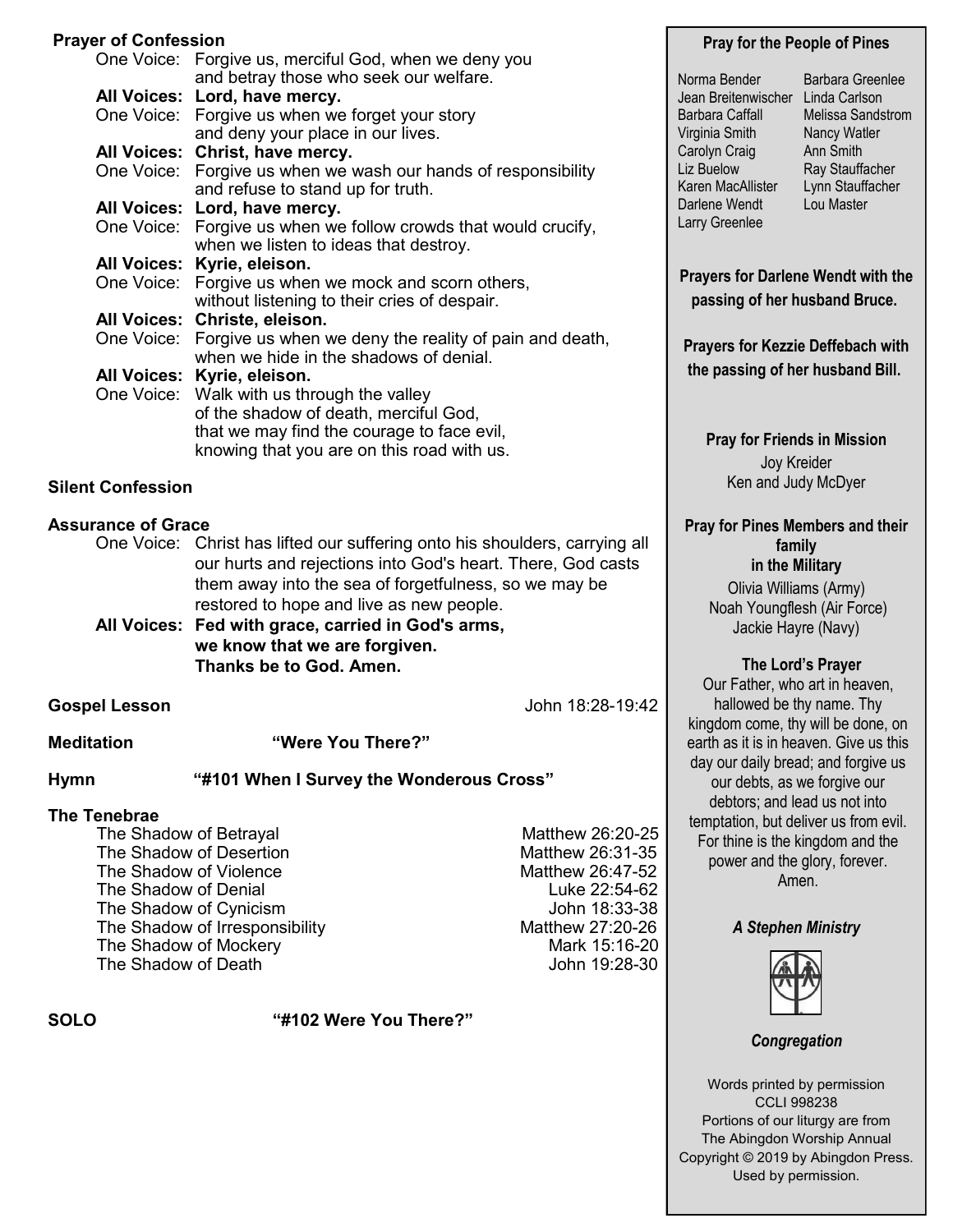## *Calendar for the Week of April 17, 2022*

| a.m.         | 6:30<br>7:30<br>9:00<br>9:15<br>9:30<br>10:00<br>10:15<br>10:45<br>11:00 | Sunrise Service - Bendwood Park<br><b>Fellowship Breakfast</b><br>Nursery Open<br>Sunday School<br>Mosaic Church - Gym<br>Choir Rehearsal - Choir Room<br>Coffee Fellowship<br>Easter Worship Service - Sanctuary<br>Mosaic Children - W12 |
|--------------|--------------------------------------------------------------------------|--------------------------------------------------------------------------------------------------------------------------------------------------------------------------------------------------------------------------------------------|
| p.m.         | 4:00<br>7:30                                                             | <b>Office Closed</b><br>This Week at Pines articles due<br>ALANON Group - Fellowship Hall                                                                                                                                                  |
| a.m.<br>p.m. | 7:00<br>2:30<br>6:30                                                     | Men's Bible Study - Zoom<br>Weekly Prayer Team - Prayer Room<br>Miriam Circle Meeting - C3                                                                                                                                                 |
| a.m.<br>p.m. | 9:00<br>5:45<br>7:00<br>7:00<br>8:00                                     | <b>Bulletin Articles Due</b><br>Pines Pealers (Bell Practice) -C12<br>Choir Rehearsal - Choir Room<br>Mosaic Practice - Gym<br>Westside AA - C3                                                                                            |
| p.m.         | 1:00<br>6:30<br>7:00<br>8:00                                             | Lectionary Bible Study - Zoom<br>Stephen Ministry Training - C8 & C10<br>Space City Singers - Fellowship Hall<br>AA - C <sub>3</sub>                                                                                                       |
| a.m.         | 5:00                                                                     | <b>BSF</b> - Fellowship Hall                                                                                                                                                                                                               |
| p.m.         | 1:30<br>5:30<br>6:00                                                     | Stephen Ministry Training - C8 & C10<br>Mosaic Youth Fellowship - Gym & Youth Rooms<br>The Solution AA - C3                                                                                                                                |
| a.m.<br>p.m. | 9:00<br>9:15<br>9:30<br>10:00<br>10:15<br>10:45<br>11:00<br>6:00         | Nursery Open<br>Sunday School<br>Mosaic Church - Gym<br>Choir Rehearsal - Choir Room<br>Coffee Fellowship<br><b>Worship Service - Sanctuary</b><br>Mosaic Children - W12<br>Pines Youth Group - Gym & Youth Rooms                          |
|              |                                                                          |                                                                                                                                                                                                                                            |



 **SERMON NOTES** 

**Get the latest announcements and reminders right before events happen. Find us here: https://twitter.com/HoustonPines.** 

> **Find us on Facebook www.facebook.com PinesPresbyterianChurch**

 **The newsletter is available in the Narthex for those unable to access it online.**

> **Our Worship services are recorded and livestreamed.**